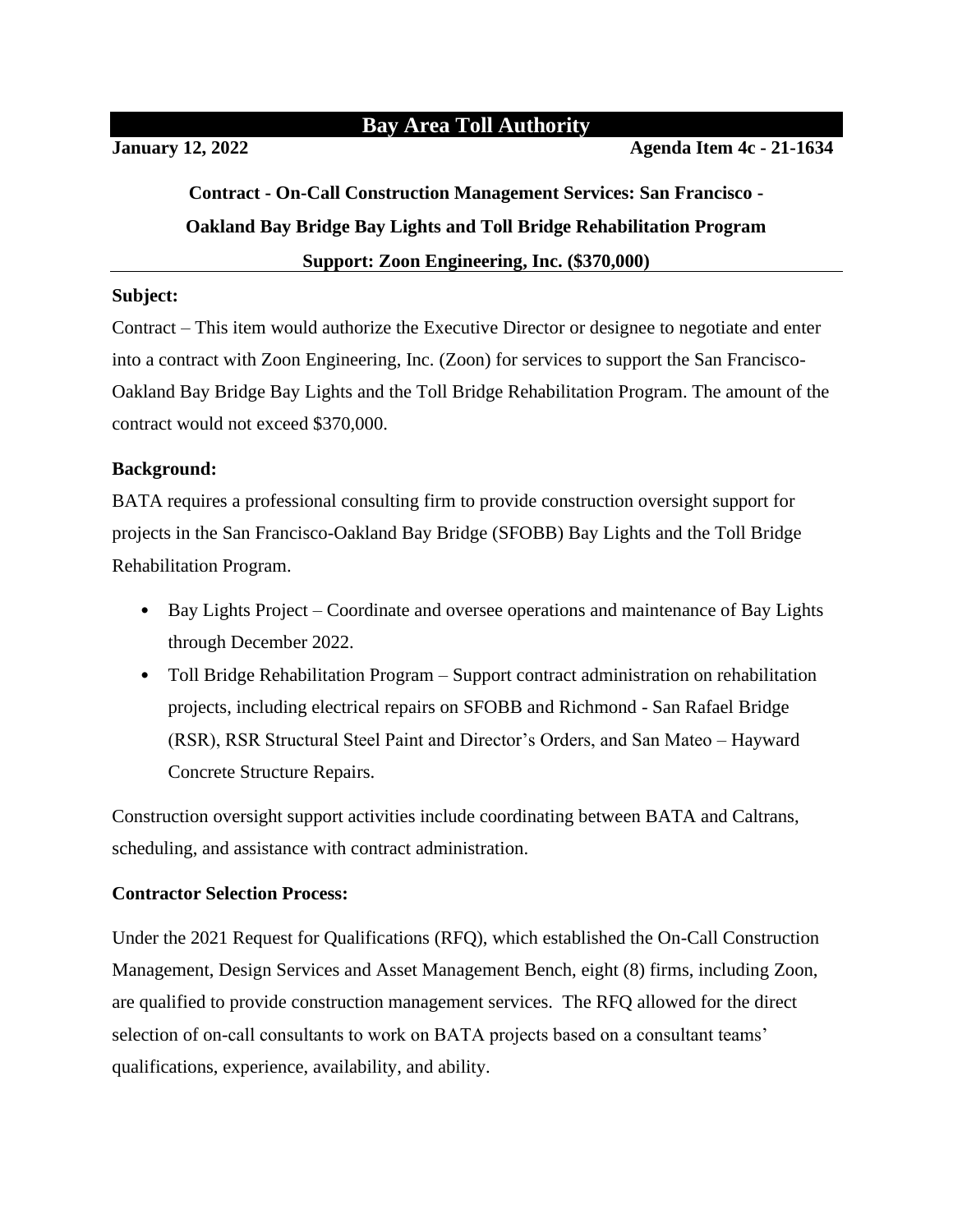A direct selection of Zoon was made in the amount of \$370,000 to perform construction management consultant services for construction oversight support of the Project. Zoon was selected because of its extensive specialized experience on large toll bridge structures and specifically Mechanical Electrical Piping systems, preparing cost estimates, and dealing with administering, writing and negotiating expedited contract change orders for ongoing contracts under Caltrans' project delivery and construction process.

Attachment A includes a summary of Zoon and its project team's small business and disadvantaged business enterprise status.

#### **Issues:**

None identified.

#### **Recommendations:**

Staff recommends that the Committee authorize the Executive Director or designee to negotiate and enter into a contract with Zoon in an amount not to exceed \$370,000 to provide construction management services for the above-listed projects

#### **Attachments:**

Attachment A: Small Business and Disadvantaged Business Enterprise Status; and Request for Committee Approval- Summary of Proposed Contract

 $\mathcal{Q}_{\text{heles}}(\mathcal{Q})$ 

Therese W. McMillan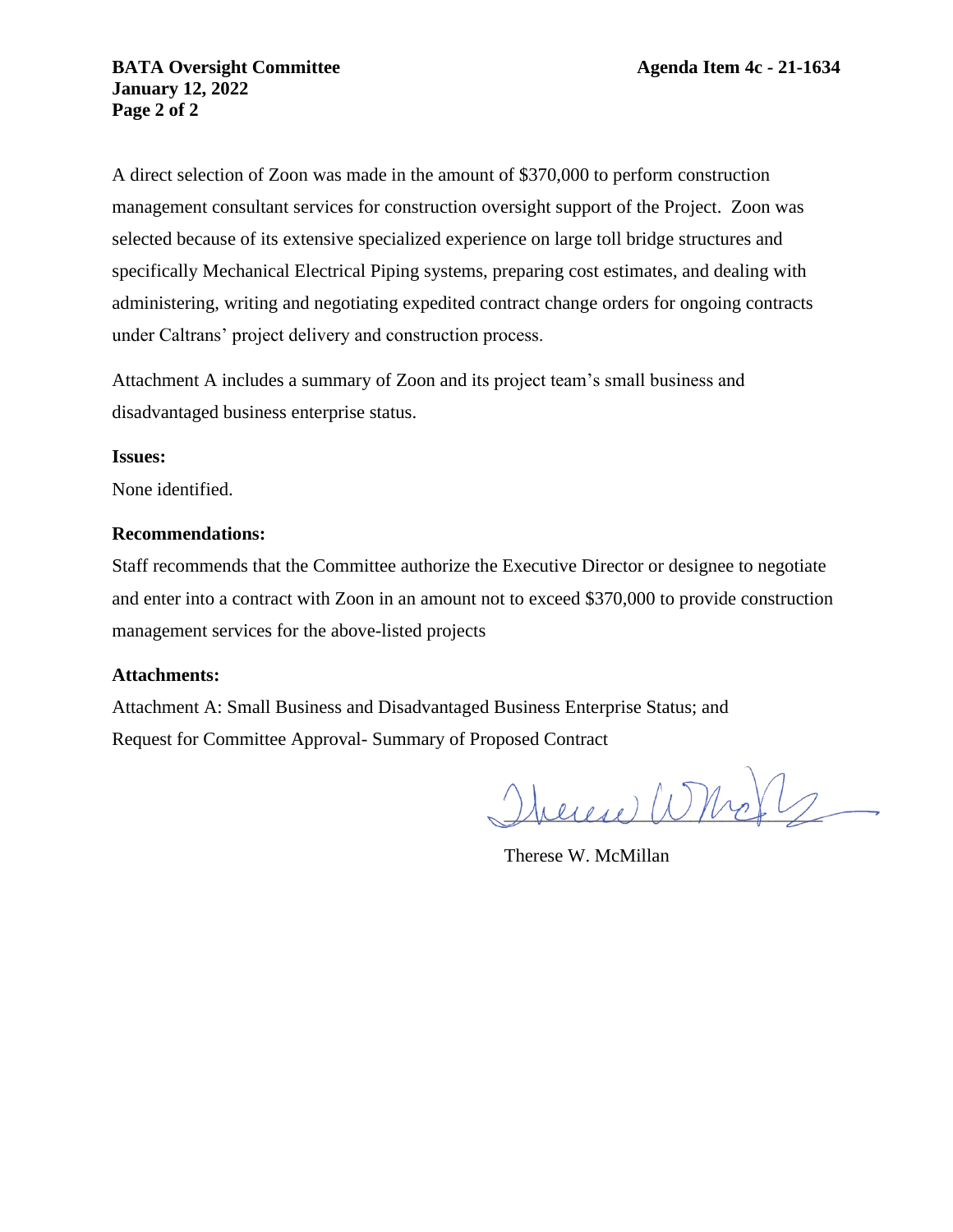## **Attachment A**

|                         | <b>Firm Name</b>             | <b>Role on Project</b>                    | <b>DBE</b><br>$*$ Yes | If DBE Yes,<br>List $#$ | <b>DBE</b><br>N <sub>0</sub> | SBE*<br>$\ast$<br><b>Yes</b> | If SBE<br>Yes,<br>List # | <b>SBE</b><br>N <sub>0</sub> |
|-------------------------|------------------------------|-------------------------------------------|-----------------------|-------------------------|------------------------------|------------------------------|--------------------------|------------------------------|
| <b>Prime Contractor</b> | Zoon Engineering, Inc.(Zoon) | <b>Construction/Project</b><br>Management |                       |                         | X                            | X                            | 58549                    |                              |
| Subcontractor           | SEM Incorporated (SEM)       |                                           | X                     | 1748098                 |                              | X                            | 1278                     |                              |
| Subcontractor           |                              |                                           |                       |                         |                              |                              |                          |                              |
|                         |                              |                                           |                       |                         |                              |                              |                          |                              |
|                         |                              |                                           |                       |                         |                              |                              |                          |                              |
|                         |                              |                                           |                       |                         |                              |                              |                          |                              |
|                         |                              |                                           |                       |                         |                              |                              |                          |                              |

## **Disadvantaged Business Enterprise and Small Business Enterprise Status**

\*Denotes certification by the California Unified Certification Program (CUCP).

\*\*Denotes certification by the State of California.